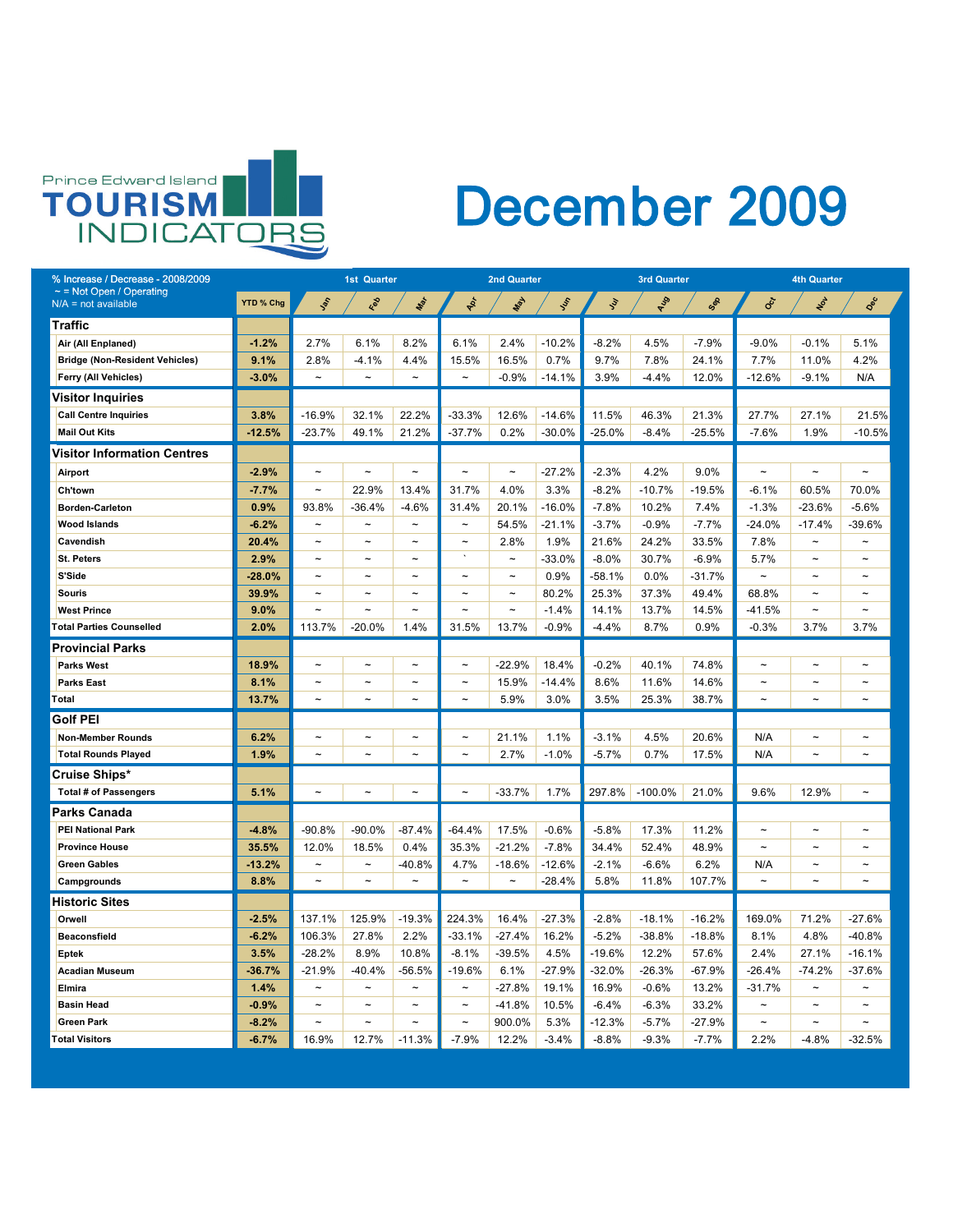

### December 2009 Occupancy Report

#### **OCCUPANCY RATE BY REGION**

| <b>Occupancy Rate = total number of room-</b>                 |                      | <b>1st Quarter</b>   |                   | <b>2nd Quarter</b> |                 |                 | <b>3rd Quarter</b>   |                      | <b>4th Quarter</b>  |                      |                                     |                 |                   |
|---------------------------------------------------------------|----------------------|----------------------|-------------------|--------------------|-----------------|-----------------|----------------------|----------------------|---------------------|----------------------|-------------------------------------|-----------------|-------------------|
| nights sold divided by total number of room-                  |                      |                      |                   |                    |                 |                 |                      |                      |                     |                      |                                     |                 |                   |
| nights available.                                             | <b>YTD</b>           | $\mathcal{S}$        | Eep               | Mar                | Apr             | <b>WAY</b>      | Just                 | $\mathcal{S}$        | RUS                 | Sep                  | $\mathcal{S}_{\mathcal{C}^{\star}}$ | Not             | Dec               |
| <b>2009 Current Compliancy Rate</b>                           | 99.9%                | 100.0%               | 100.0%            | 100.0%             | 100.0%          | 100.0%          | 100.0%               | 100.0%               | 100.0%              | 100.0%               | 100.0%                              | 100.0%          | 100.0%            |
| 2009 Total Operations Open                                    |                      | 140                  | 140               | 141                | 156             | 504             | 1021                 | 1089                 | 1094                | 963                  | 486                                 | 168             | 149               |
| 2009 Total Room-nights Available *                            | 1,389,091            | 68,545               | 64,310            | 72,095             | 67,762          | 119,114         | 180,067              | 199,530              | 194,983             | 168,035              | 109,719                             | 72,737          | 72,194            |
| 2008 Current Compliancy Rate                                  | 100.0%               | 100.0%               | 100.0%            | 100.0%             | 100.0%          | 100.0%          | 100.0%               | 100.0%               | 100.0%              | 100.0%               | 100.0%                              | 100.0%          | 100.0%            |
| 2008 Total Operations Open                                    |                      | 142                  | 142               | 145                | 161             | 524             | 1,004                | 1,084                | 1,082               | 929                  | 480                                 | 163             | 134               |
| 2008 Total Room-nights Available *                            | 1,420,618            | 69,048               | 66,194            | 69,494             | 70,807          | 127,980         | 183,249              | 203,661              | 204,682             | 171,797              | 116,842                             | 72,163          | 64,701            |
| <b>Province Wide</b>                                          |                      |                      |                   |                    |                 |                 |                      |                      |                     |                      |                                     |                 |                   |
| 2009 - Occupancy Rate %                                       | 40.6%                | 20.9%                | 30.6%             | 26.7%              | 31.5%           | 32.5%           | 32.9%                | 58.7%                | 68.9%               | 40.6%                | 32.0%                               | 31.7%           | 19.5%             |
| 2008 - Occupancy Rate %                                       | 41.2%                | 22.6%                | 29.6%             | 26.2%              | 24.9%           | 27.2%           | 37.0%                | 60.3%                | 69.0%               | 41.6%                | 35.6%                               | 28.4%           | 21.4%             |
| % Point Change from Previous Year<br>2009 - Room-nights Sold  | $-0.6%$<br>564,416   | $-1.7%$<br>14,306    | 1.0%<br>19,707    | 0.5%<br>19,230     | 6.6%<br>21,370  | 5.3%<br>38,726  | $-4.1%$<br>59,163    | $-1.6%$<br>117,134   | $-0.1%$<br>134,253  | $-1.0%$<br>68,250    | $-3.6%$<br>35,161                   | 3.3%<br>23,037  | $-1.9%$<br>14,079 |
| 2008 - Room-nights Sold                                       | 585,335              | 15,629               | 19,623            | 18,192             | 17,635          | 34,841          | 67,833               | 122,858              | 141,230             | 71,545               | 41,634                              | 20,470          | 13,845            |
| Difference in Room-nights Sold                                | $-20,919$            | $-1,323$             | 84                | 1,038              | 3,735           | 3,885           | $-8,670$             | $-5,724$             | $-6,977$            | $-3,295$             | $-6,473$                            | 2,567           | 234               |
| % Change from Previous Year                                   | $-3.6%$              | $-8.5%$              | 0.4%              | 5.7%               | 21.2%           | 11.2%           | $-12.8%$             | $-4.7%$              | -4.9%               | $-4.6%$              | $-15.5%$                            | 12.5%           | 1.7%              |
| <b>REGION</b>                                                 |                      |                      |                   |                    |                 |                 |                      |                      |                     |                      |                                     |                 |                   |
| <b>North Cape Coastal Drive</b>                               |                      |                      |                   |                    |                 |                 |                      |                      |                     |                      |                                     |                 |                   |
| Regional Compliance Rate<br>2009 - Occupancy Rate %           | 100.0%<br>39.8%      | 100.0%<br>28.1%      | 100.0%<br>36.2%   | 100.0%<br>33.1%    | 100.0%<br>29.4% | 100.0%<br>33.1% | 100.0%<br>36.2%      | 100.0%<br>49.5%      | 100.0%<br>63.2%     | 100.0%<br>46.2%      | 100.0%<br>34.1%                     | 100.0%<br>43.5% | 100.0%<br>28.5%   |
| 2008 - Occupancy Rate %                                       | 39.6%                | 28.8%                | 32.0%             | 30.2%              | 32.1%           | 32.1%           | 40.3%                | 52.0%                | 63.2%               | 46.9%                | 38.7%                               | 31.8%           | 24.7%             |
| % Point Change from Previous Year                             | 0.2%                 | $-0.7%$              | 4.2%              | 2.9%               | $-2.7%$         | 1.0%            | $-4.1%$              | $-2.5%$              | 0.0%                | $-0.7%$              | $-4.6%$                             | 11.7%           | 3.8%              |
| 2009 - Room-nights Sold                                       | 110,023              | 5,118                | 6,587             | 7,135              | 5,525           | 8,195           | 10,209               | 14,899               | 18,986              | 12,329               | 8,088                               | 7,796           | 5,156             |
| 2008 - Room-nights Sold<br>Difference in Room-nights Sold     | 110,058<br>$-35$     | 5,518<br>$-400$      | 6,083<br>504      | 5,980<br>1,155     | 5,648<br>$-123$ | 7,692<br>503    | 11,010<br>$-801$     | 15,567<br>$-668$     | 19,194<br>$-208$    | 12,657<br>$-328$     | 9,744<br>$-1,656$                   | 6,633<br>1,163  | 4,332<br>824      |
| % Change from Previous Year                                   | 0.0%                 | $-7.2%$              | 8.3%              | 19.3%              | $-2.2%$         | 6.5%            | $-7.3%$              | $-4.3%$              | $-1.1%$             | $-2.6%$              | $-17.0%$                            | 17.5%           | 19.0%             |
|                                                               |                      |                      |                   |                    |                 |                 |                      |                      |                     |                      |                                     |                 |                   |
| <b>Green Gables Shore</b><br>Regional Compliance Rate         | 99.8%                | 100.0%               | 100.0%            | 100.0%             | 100.0%          | 100.0%          | 100.0%               | 100.0%               | 100.0%              | 99.0%                | 99.0%                               | 100.0%          | 100.0%            |
| 2009 - Occupancy Rate %                                       | 40.3%                | 2.7%                 | 6.1%              | 1.5%               | 6.1%            | 10.5%           | 23.5%                | 66.2%                | 69.7%               | 31.6%                | 15.3%                               | 6.2%            | 5.3%              |
| 2008 - Occupancy Rate %                                       | 40.4%                | 2.4%                 | 8.8%              | 1.5%               | 1.2%            | 9.9%            | 28.7%                | 64.3%                | 70.7%               | 29.5%                | 15.4%                               | 4.8%            | 4.5%              |
| % Point Change from Previous Year                             | $-0.1%$              | 0.3%                 | $-2.7%$           | 0.0%               | 4.9%            | 0.6%            | $-5.2%$              | 1.9%                 | $-1.0%$             | 2.1%                 | $-0.1%$                             | 1.4%            | 0.8%              |
| 2009 - Room-nights Sold<br>2008 - Room-nights Sold            | 126,089<br>133,542   | 103<br>95            | 209<br>331        | 48<br>55           | 236<br>66       | 2,559<br>2,834  | 13,455<br>17,338     | 42,879<br>43,574     | 45,162<br>48,111    | 17,450<br>16,866     | 3,415<br>4,007                      | 366<br>202      | 207<br>63         |
| Difference in Room-nights Sold                                | $-7,453$             | 8                    | $-122$            | $-7$               | 170             | $-275$          | $-3,883$             | $-695$               | $-2,949$            | 584                  | $-592$                              | 164             | 144               |
| % Change from Previous Year                                   | $-5.6%$              | 8.4%                 | $-36.9%$          | $-12.7%$           | 257.6%          | $-9.7%$         | $-22.4%$             | $-1.6%$              | $-6.1%$             | 3.5%                 | $-14.8%$                            | 81.2%           | 228.6%            |
| <b>Red Sands</b>                                              |                      |                      |                   |                    |                 |                 |                      |                      |                     |                      |                                     |                 |                   |
| Regional Compliance Rate                                      | 99.7%                | 100.0%               | 100.0%            | 100.0%             | 100.0%          | 100.0%          | 100.0%               | 100.0%               | 99.0%               | 99.0%                | 100.0%                              | 100.0%          | 100.0%            |
| 2009 - Occupancy Rate %                                       | 32.0%                | 5.4%                 | 10.0%             | 6.4%               | 9.2%            | 15.4%           | 19.1%                | 55.4%                | 64.2%               | 23.0%                | 16.7%                               | 18.7%           | 10.3%             |
| 2008 - Occupancy Rate %<br>% Point Change from Previous Year  | 31.3%<br>0.7%        | 5.2%<br>0.2%         | 12.4%<br>$-2.4%$  | 7.1%<br>$-0.7%$    | 5.9%<br>3.3%    | 8.5%<br>6.9%    | 22.2%<br>$-3.1%$     | 56.1%<br>$-0.7%$     | 62.9%<br>1.3%       | 22.9%<br>0.1%        | 15.0%<br>1.7%                       | 10.6%<br>8.1%   | 5.4%<br>4.9%      |
| 2009 - Room-nights Sold                                       | 21,094               | 107                  | 197               | 137                | 210             | 785             | 2,011                | 6,643                | 7,470               | 2,126                | 803                                 | 388             | 217               |
| 2008 - Room-nights Sold                                       | 20,906               | 97                   | 223               | 127                | 169             | 525             | 2177                 | 6785                 | 7588                | 2077                 | 803                                 | 237             | 98                |
| Difference in Room-nights Sold                                | 188                  | 10                   | $-26$             | 10 <sup>°</sup>    | 41              | 260             | $-166$               | $-142$               | $-118$              | 49                   | $\mathbf 0$                         | 151             | 119               |
| % Change from Previous Year                                   | 0.9%                 | 10.3%                | $-11.7%$          | 7.9%               | 24.3%           | 49.5%           | $-7.6%$              | $-2.1%$              | $-1.6%$             | 2.4%                 | 0.0%                                | 63.7%           | 121.4%            |
| Charlottetown                                                 |                      |                      |                   |                    |                 |                 |                      |                      |                     |                      |                                     |                 |                   |
| Regional Compliance Rate                                      | 100.0%               | 100.0%               | 100.0%            | 100.0%             | 100.0%          | 100.0%          | 100.0%               | 100.0%               | 100.0%              | 100.0%               | 100.0%                              | 100.0%          | 100.0%            |
| 2009 - Occupancy Rate %<br>2008 - Occupancy Rate %            | 44.4%<br>45.8%       | 20.9%<br>23.2%       | 33.1%<br>32.4%    | 27.3%<br>28.2%     | 38.0%<br>26.9%  | 47.4%<br>38.4%  | 47.2%<br>50.6%       | 61.7%<br>67.8%       | 78.5%<br>78.1%      | 57.4%<br>64.1%       | 45.2%<br>52.9%                      | 32.8%<br>32.0%  | 18.6%<br>21.8%    |
| % Point Change from Previous Year                             | $-1.4%$              | $-2.3%$              | 0.7%              | $-0.9%$            | 11.1%           | 9.0%            | $-3.4%$              | $-6.1%$              | 0.4%                | $-6.7%$              | $-7.7%$                             | 0.8%            | $-3.2%$           |
| 2009 - Room-nights Sold                                       | 252,939              | 8,627                | 12,463            | 11,389             | 15,010          | 24,991          | 26,427               | 37,702               | 44,747              | 28,582               | 20,588                              | 14,163          | 8,250             |
| 2008 - Room-nights Sold                                       | 268,130              | 9,631                | 12,717            | 11,722             | 11,268          | 21,497          | 30,138               | 42,411               | 48,835              | 32,652               | 25,104                              | 13,155          | 9,000             |
| Difference in Room-nights Sold<br>% Change from Previous Year | $-15,191$<br>$-5.7%$ | $-1,004$<br>$-10.4%$ | $-254$<br>$-2.0%$ | $-333$<br>$-2.8%$  | 3,742<br>33.2%  | 3,494<br>16.3%  | $-3,711$<br>$-12.3%$ | $-4,709$<br>$-11.1%$ | $-4,088$<br>$-8.4%$ | $-4,070$<br>$-12.5%$ | $-4,516$<br>$-18.0%$                | 1,008<br>7.7%   | $-750$<br>$-8.3%$ |
|                                                               |                      |                      |                   |                    |                 |                 |                      |                      |                     |                      |                                     |                 |                   |
| <b>Points East</b>                                            |                      |                      |                   |                    |                 |                 |                      |                      |                     |                      |                                     |                 |                   |
| Regional Compliance Rate<br>2009 - Occupancy Rate %           | 100.0%<br>32.9%      | 100.0%<br>10.6%      | 100.0%<br>8.2%    | 100.0%<br>15.4%    | 100.0%<br>11.4% | 100.0%<br>17.8% | 100.0%<br>25.1%      | 100.0%<br>47.6%      | 100.0%<br>56.7%     | 100.0%<br>28.7%      | 100.0%<br>16.9%                     | 100.0%<br>8.9%  | 100.0%<br>6.5%    |
| 2008 - Occupancy Rate %                                       | 33.0%                | 11.4%                | 11.3%             | 11.7%              | 15.6%           | 17.3%           | 27.4%                | 46.4%                | 55.2%               | 26.5%                | 15.4%                               | 6.5%            | 12.8%             |
| % Point Change from Previous Year                             | $-0.1%$              | $-0.8%$              | $-3.1%$           | 3.7%               | $-4.2%$         | 0.5%            | $-2.3%$              | 1.2%                 | 1.5%                | 2.2%                 | 1.5%                                | 2.4%            | $-6.3%$           |
| 2009 - Room-nights Sold                                       | 54,271               | 351                  | 251               | 521                | 389             | 2,196           | 7,061                | 15,011               | 17,888              | 7,763                | 2,267                               | 324             | 249               |
| 2008 - Room-nights Sold<br>Difference in Room-nights Sold     | 52,699<br>1,572      | 288<br>63            | 269<br>$-18$      | 308<br>213         | 484<br>$-95$    | 2,293<br>$-97$  | 7,170<br>$-109$      | 14,521<br>490        | 17,502<br>386       | 7,293<br>470         | 1,976<br>291                        | 243<br>81       | 352<br>$-103$     |
| % Change from Previous Year                                   | 3.0%                 | 21.9%                | $-6.7%$           | 69.2%              | $-19.6%$        | $-4.2%$         | $-1.5%$              | 3.4%                 | 2.2%                | 6.4%                 | 14.7%                               | 33.3%           | $-29.3%$          |

**\* = at time of reporting**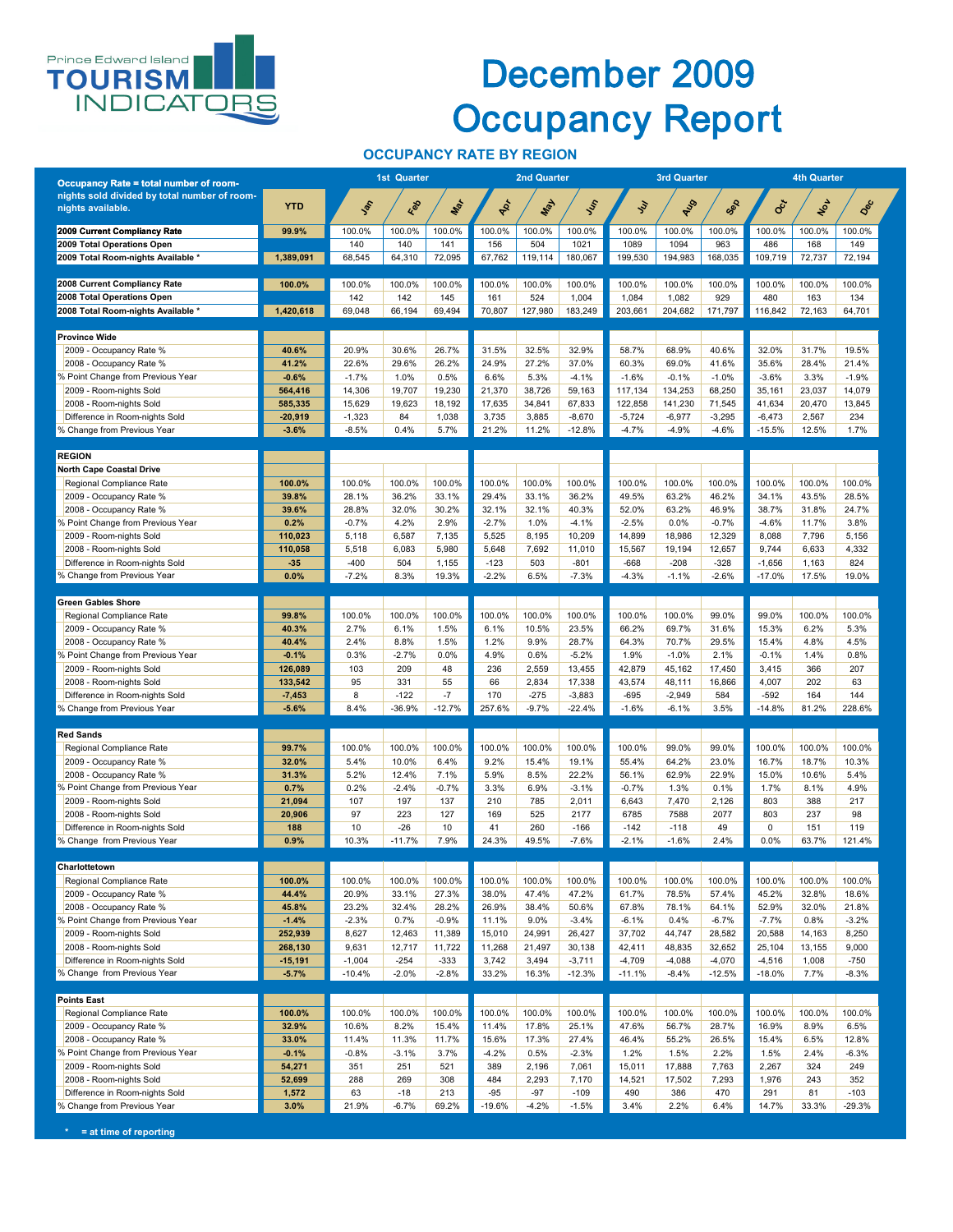#### **OCCUPANCY RATE BY TYPE OF ACCOMMODATION**



### December 2009 Occupancy Report

| Occupancy rate = total number of room-                             |            |          | <b>1st Quarter</b> |         |          | <b>2nd Quarter</b> |          |               | <b>3rd Quarter</b> |          | <b>4th Quarter</b> |         |          |  |
|--------------------------------------------------------------------|------------|----------|--------------------|---------|----------|--------------------|----------|---------------|--------------------|----------|--------------------|---------|----------|--|
| nights rented divided by total number of<br>room-nights available. | <b>YTD</b> | John     | Red                | Mar     | POL      | <b>May</b>         | Jus      | $\mathcal{S}$ | AUS                | Sep      | <b>Oct</b>         | Not     | Dec      |  |
| <b>All Fixed Roof</b>                                              |            |          |                    |         |          |                    |          |               |                    |          |                    |         |          |  |
| <b>Hotels/Motels/Resorts</b>                                       |            |          |                    |         |          |                    |          |               |                    |          |                    |         |          |  |
| Compliance Rate for Type                                           | 98.2%      | 95.0%    | 97.0%              | 97.0%   | 98.0%    | 97.0%              | 99.0%    | 99.0%         | 99.0%              | 99.0%    | 98.0%              | 100.0%  | 100.0%   |  |
| 2009 - Occupancy Rate %                                            | 43.0%      | 23.4%    | 34.3%              | 29.2%   | 35.8%    | 41.6%              | 40.0%    | 57.3%         | 72.1%              | 48.8%    | 39.4%              | 37.1%   | 21.8%    |  |
| 2008 - Occupancy Rate %                                            | 43.6%      | 24.8%    | 32.2%              | 28.2%   | 27.5%    | 34.2%              | 44.9%    | 61.1%         | 72.5%              | 52.3%    | 44.4%              | 32.2%   | 23.0%    |  |
| % Point Change from Previous Year                                  | $-0.6%$    | $-1.4%$  | 2.1%               | 1.0%    | 8.3%     | 7.4%               | $-4.9%$  | $-3.8%$       | $-0.4%$            | $-3.5%$  | $-5.0%$            | 4.9%    | $-1.2%$  |  |
| 2009 - Room-nights Sold                                            | 384,692    | 13,281   | 18,524             | 17,692  | 19,777   | 33,048             | 39,445   | 61,575        | 74,183             | 44,498   | 28,320             | 21,319  | 13,030   |  |
| 2008 - Room-nights Sold                                            | 402,977    | 14,576   | 18,257             | 16,754  | 15,927   | 28,840             | 45,896   | 67,666        | 80,209             | 49,428   | 34,004             | 18,819  | 12,601   |  |
| % Change from Previous Year                                        | $-4.5%$    | $-8.9%$  | 1.5%               | 5.6%    | 24.2%    | 14.6%              | $-14.1%$ | $-9.0%$       | $-7.5%$            | $-10.0%$ | $-16.7%$           | 13.3%   | 3.4%     |  |
| <b>Inns</b>                                                        |            |          |                    |         |          |                    |          |               |                    |          |                    |         |          |  |
| Compliance Rate for Type                                           | 100.0%     | 100.0%   | 100.0%             | 100.0%  | 100.0%   | 100.0%             | 100.0%   | 100.0%        | 100.0%             | 100.0%   | 100.0%             | 100.0%  | 100.0%   |  |
| 2009 - Occupancy Rate %                                            | 43.7%      | 18.3%    | 30.7%              | 36.0%   | 31.7%    | 39.2%              | 42.3%    | 57.9%         | 64.3%              | 48.3%    | 38.8%              | 26.8%   | 24.0%    |  |
| 2008 - Occupancy Rate %                                            | 51.3%      | 27.2%    | 34.0%              | 31.4%   | 35.1%    | 35.9%              | 53.0%    | 69.7%         | 80.8%              | 55.4%    | 38.4%              | 29.9%   | 24.2%    |  |
| % Point Change from Previous Year                                  | $-7.6%$    | $-8.9%$  | $-3.3%$            | 4.6%    | $-3.4%$  | 3.3%               | $-10.7%$ | $-11.8%$      | $-16.5%$           | $-7.1%$  | 0.4%               | $-3.1%$ | $-0.2%$  |  |
| 2009 - Room-nights Sold                                            | 23,253     | 576      | 696                | 904     | 781      | 1,251              | 2,790    | 4,555         | 5,087              | 3,383    | 1,791              | 956     | 483      |  |
| 2008 - Room-nights Sold                                            | 33,283     | 797      | 918                | 912     | 1,045    | 1,767              | 4,689    | 6,665         | 7,762              | 4,932    | 2,232              | 898     | 666      |  |
| % Change from Previous Year                                        | $-30.1%$   | $-27.7%$ | $-24.2%$           | $-0.9%$ | $-25.3%$ | $-29.2%$           | $-40.5%$ | $-31.7%$      | $-34.5%$           | $-31.4%$ | $-19.8%$           | 6.5%    | $-27.5%$ |  |
|                                                                    |            |          |                    |         |          |                    |          |               |                    |          |                    |         |          |  |
| <b>Cabins/Cottages</b>                                             |            |          |                    |         |          |                    |          |               |                    |          |                    |         |          |  |
| Compliance Rate for Type                                           | 99.6%      | 94.0%    | 97.0%              | 97.0%   | 98.0%    | 100.0%             | 100.0%   | 100.0%        | 100.0%             | 99.0%    | 99.0%              | 100.0%  | 100.0%   |  |
| 2009 - Occupancy Rate %                                            | 39.4%      | 11.1%    | 8.9%               | 13.7%   | 8.3%     | 10.3%              | 20.6%    | 63.8%         | 67.1%              | 26.6%    | 13.7%              | 7.8%    | 8.3%     |  |
| 2008 - Occupancy Rate %                                            | 37.2%      | 5.3%     | 13.8%              | 16.0%   | 7.7%     | 8.9%               | 21.0%    | 60.7%         | 65.3%              | 20.2%    | 11.4%              | 9.5%    | 20.2%    |  |
| % Point Change from Previous Year                                  | 2.2%       | 5.8%     | $-4.9%$            | $-2.3%$ | 0.6%     | 1.4%               | $-0.4%$  | 3.1%          | 1.8%               | 6.4%     | 2.3%               | $-1.7%$ | $-11.9%$ |  |
| 2009 - Room-nights Sold                                            | 114,849    | 187      | 146                | 242     | 209      | 2,368              | 11,499   | 40,596        | 42,634             | 13,777   | 2,663              | 299     | 229      |  |
| 2008 - Room-nights Sold                                            | 105,226    | 83       | 197                | 249     | 234      | 2,148              | 11,147   | 37,667        | 40,794             | 9,902    | 2,236              | 302     | 267      |  |
| % Change from Previous Year                                        | 9.1%       | 125.3%   | $-25.9%$           | $-2.8%$ | $-10.7%$ | 10.2%              | 3.2%     | 7.8%          | 4.5%               | 39.1%    | 19.1%              | $-1.0%$ | $-14.2%$ |  |
| <b>Tourist Home/B&amp;B</b>                                        |            |          |                    |         |          |                    |          |               |                    |          |                    |         |          |  |
| Compliance Rate for Type                                           | 100.0%     | 100.0%   | 100.0%             | 100.0%  | 100.0%   | 100.0%             | 100.0%   | 100.0%        | 100.0%             | 100.0%   | 100.0%             | 100.0%  | 100.0%   |  |
| 2009 - Occupancy Rate %                                            | 28.0%      | 3.8%     | 5.3%               | 5.5%    | 8.0%     | 15.4%              | 28.7%    | 50.4%         | 60.0%              | 36.5%    | 17.3%              | 5.9%    | 4.4%     |  |
| 2008 - Occupancy Rate %                                            | 29.5%      | 3.0%     | 4.6%               | 4.9%    | 6.2%     | 14.2%              | 32.0%    | 51.0%         | 56.8%              | 37.5%    | 21.1%              | 6.0%    | 5.4%     |  |
| % Point Change from Previous Year                                  | $-1.5%$    | 0.8%     | 0.7%               | 0.6%    | 1.8%     | 1.2%               | $-3.3%$  | $-0.6%$       | 3.2%               | $-1.0%$  | $-3.8%$            | $-0.1%$ | $-1.0%$  |  |
| 2009 - Room-nights Sold                                            | 41,534     | 262      | 341                | 392     | 603      | 2,059              | 5,416    | 10,382        | 12,308             | 6,584    | 2,387              | 463     | 337      |  |
| 2008 - Room-nights Sold                                            | 43,479     | 173      | 251                | 277     | 429      | 2,077              | 6,052    | 10,778        | 12,347             | 7,213    | 3,120              | 451     | 311      |  |
| % Change from Previous Year                                        | $-4.5%$    | 51.4%    | 35.9%              | 41.5%   | 40.6%    | $-0.9%$            | $-10.5%$ | $-3.7%$       | $-0.3%$            | $-8.7%$  | $-23.5%$           | 2.7%    | 8.4%     |  |

| UUIUI                             |          |                       |                       |                       |                       |            |             |          |          |          |            |        |                       |
|-----------------------------------|----------|-----------------------|-----------------------|-----------------------|-----------------------|------------|-------------|----------|----------|----------|------------|--------|-----------------------|
| Compliance Rate for Type          | 100.0%   | $\tilde{\phantom{a}}$ | $\sim$                | $\tilde{\phantom{a}}$ | $\tilde{\phantom{a}}$ | 100.0%     | $100.0\%$ . | 100.0%   | 100.0%   | 100.0%   | 0.0%       | $\sim$ | $\tilde{\phantom{a}}$ |
| 2009 - Occupancy Rate %           | 20.5%    | $\tilde{\phantom{a}}$ | $\tilde{\phantom{a}}$ |                       | $\tilde{\phantom{a}}$ | 0.0%       | 14.4%       | 28.0%    | 44.1%    | 13.3%    | 0.0%       | $\sim$ | $\tilde{\phantom{a}}$ |
| 2008 - Occupancy Rate %           | 43.5%    | $\tilde{\phantom{a}}$ | $\tilde{\phantom{a}}$ |                       | $\tilde{\phantom{a}}$ | 16.4%      | 27.2%       | 44.1%    | 63.4%    | 58.3%    | 33.9%      | $\sim$ | $\tilde{\phantom{a}}$ |
| % Point Change from Previous Year | $-23.0%$ | $\tilde{\phantom{a}}$ | $\sim$                | $\tilde{\phantom{a}}$ | $\tilde{\phantom{a}}$ | $-16.4%$   | $-12.8%$    | $-16.1%$ | $-19.3%$ | $-45.0%$ | $-33.9%$   | $\sim$ | $\tilde{\phantom{a}}$ |
| 2009 - Room-nights Sold           | 88       |                       | $\tilde{\phantom{a}}$ | $\tilde{\phantom{a}}$ | $\tilde{\phantom{a}}$ |            | 13          | 26       | 41       | $\circ$  |            | $\sim$ | $\tilde{\phantom{a}}$ |
| 2008 - Room-nights Sold           | 370      | $\tilde{\phantom{a}}$ | $\sim$                | $\tilde{\phantom{a}}$ | $\tilde{\phantom{a}}$ |            | 49          | 82       | 118      | 70       | 42         | $\sim$ | $\tilde{\phantom{a}}$ |
| % Change from Previous Year       | $-76.2%$ | $\tilde{\phantom{a}}$ | $\tilde{\phantom{a}}$ | $\tilde{\phantom{a}}$ | $\tilde{\phantom{a}}$ | $-100.0\%$ | $-73.5%$    | $-68.3%$ | $-65.3%$ | $-88.6%$ | $-100.0\%$ | $\sim$ | $\tilde{\phantom{a}}$ |
|                                   |          |                       |                       |                       |                       |            |             |          |          |          |            |        |                       |

**Other**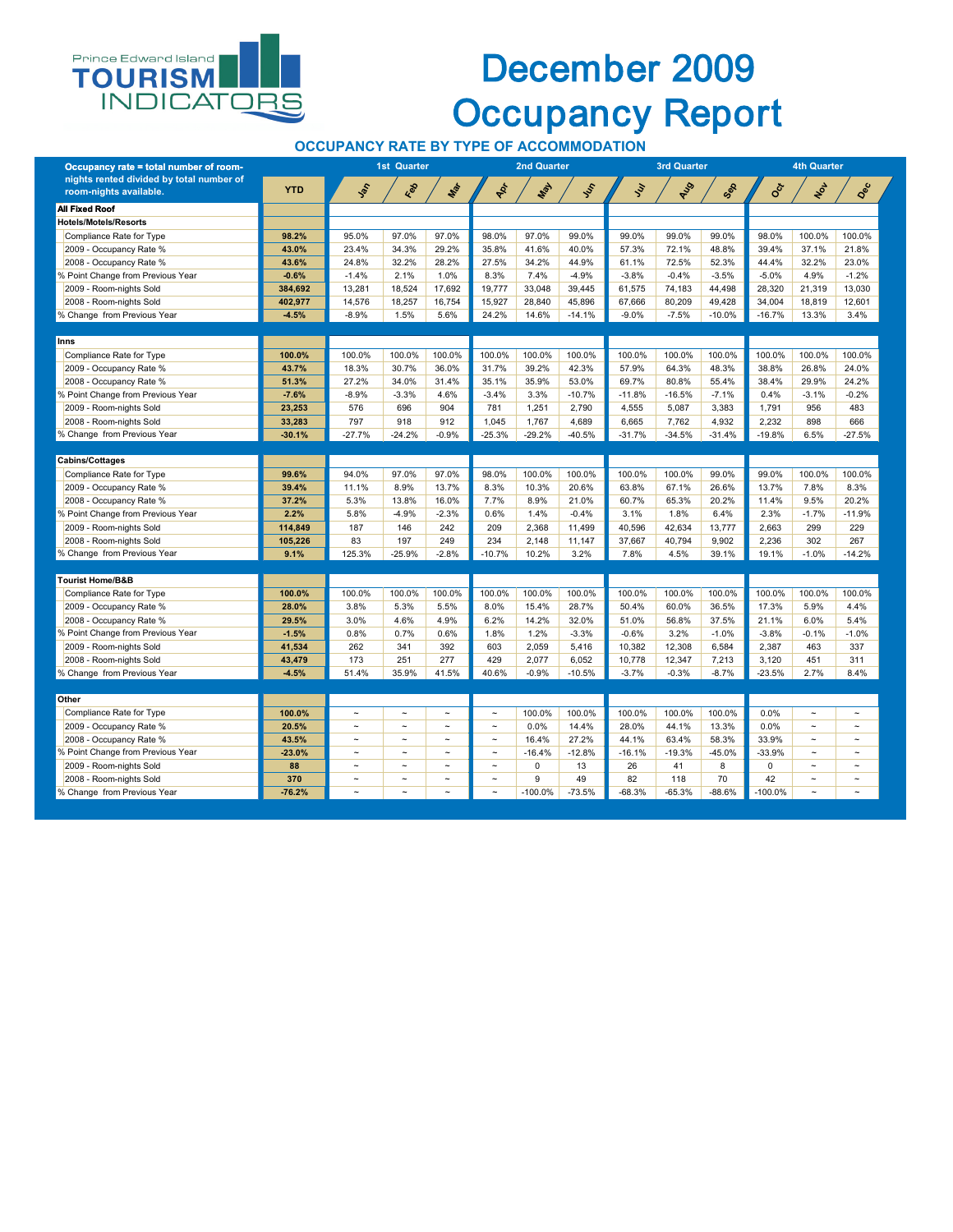#### **VISITOR ORIGINS**



|                                 |            |                | <b>1st Quarter</b> |                 |                | <b>2nd Quarter</b> |            |               | <b>3rd Quarter</b> |          | <b>4th Quarter</b> |                 |                 |  |
|---------------------------------|------------|----------------|--------------------|-----------------|----------------|--------------------|------------|---------------|--------------------|----------|--------------------|-----------------|-----------------|--|
| * Number of Room-nights Sold    |            |                |                    |                 |                |                    |            |               |                    |          |                    |                 |                 |  |
| * Fixed Roof Accommodation Only | <b>YTD</b> | Jan            | Red                | Mar             | POL            | Nay                | <b>SSS</b> | $\mathcal{L}$ | <b>AUS</b>         | Sep      | Oct                | NOV             | Dec             |  |
| <b>GEOGRAPHIC ORIGIN</b>        |            |                |                    |                 |                |                    |            |               |                    |          |                    |                 |                 |  |
|                                 |            |                |                    |                 |                |                    |            |               |                    |          |                    |                 |                 |  |
| <b>Volume</b>                   |            |                |                    |                 |                |                    |            |               |                    |          |                    |                 |                 |  |
| Canada 2009                     | 478,443    | 13,715         | 19,027             | 18,397          | 19,468         | 33,429             | 47,786     | 97,730        | 112,985            | 51,462   | 29,152             | 21,869          | 13,423          |  |
| Canada 2008                     | 467,989    | 14,799         | 18,906             | 17,250          | 16,437         | 29,900             | 51,667     | 93,491        | 108,693            | 49,908   | 34,073             | 19,538          | 13,327          |  |
| % Change over 2008              | 2.2%       | $-7.3%$        | 0.6%               | 6.6%            | 18.4%          | 11.8%              | $-7.5%$    | 4.5%          | 3.9%               | 3.1%     | $-14.4%$           | 11.9%           | 0.7%            |  |
| Alberta 2009                    | 21,074     | 209            | 247                | 325             | 737            | 1,650              | 2,087      | 4,966         | 6,000              | 2,865    | 1,206              | 531             | 251             |  |
| Alberta 2008                    | 21,092     | 279            | 399                | 344             | 428            | 1,036              | 2,208      | 5,228         | 5,545              | 3,374    | 1,837              | 234             | 180             |  |
| % Change over 2008              | $-0.1%$    | $-25.1%$       | $-38.1%$           | $-5.5%$         | 72.2%          | 59.3%              | $-5.5%$    | $-5.0%$       | 8.2%               | $-15.1%$ | $-34.3%$           | 126.9%          | 39.4%           |  |
| British Columbia 2009           | 13,178     | 115            | 108                | 280             | 646            | 1,164              | 1,473      | 2,529         | 3,381              | 2,107    | 833                | 467             | 75              |  |
| British Columbia 2008           | 14,062     | 103            | 218                | 239             | 295            | 1,013              | 1,632      | 2,941         | 3,028              | 2,647    | 1,604              | 274             | 68              |  |
| % Change over 2008              | $-6.3%$    | 11.7%          | $-50.5%$           | 17.2%           | 119.0%         | 14.9%              | $-9.7%$    | $-14.0%$      | 11.7%              | $-20.4%$ | $-48.1%$           | 70.4%           | 10.3%           |  |
| Manitoba 2009                   | 6,718      | 97             | 56                 | 169             | 400            | 732                | 616        | 1,216         | 2,053              | 730      | 308                | 284             | 57              |  |
| Manitoba 2008                   | 4,994      | 86             | 88                 | 146             | 134            | 329                | 594        | 971           | 985                | 885      | 642                | 63              | 71              |  |
| % Change over 2008              | 34.5%      | 12.8%          | $-36.4%$           | 15.8%           | 198.5%         | 122.5%             | 3.7%       | 25.2%         | 108.4%             | $-17.5%$ | $-52.0%$           | 350.8%          | $-19.7%$        |  |
| New Brunswick 2009              | 83,413     | 3,269          | 5,074              | 3,745           | 3,482          | 6,634              | 7,899      | 15,703        | 16,528             | 8,529    | 5,835              | 3,951           | 2,764           |  |
| New Brunswick 2008              | 80,246     | 3,595          | 4,619              | 3,817           | 3,574          | 6,309              | 8,853      | 13,708        | 15,823             | 7,372    | 6,073              | 3,786           | 2,717           |  |
| % Change over 2008              | 3.9%       | $-9.1%$        | 9.9%               | $-1.9%$         | $-2.6%$        | 5.2%               | $-10.8%$   | 14.6%         | 4.5%               | 15.7%    | $-3.9%$            | 4.4%            | 1.7%            |  |
| Newfoundland 2009               | 14,831     | 457            | 423                | 568             | 586            | 1,210              | 1,437      | 3,397         | 3,834              | 1,197    | 874                | 365             | 483             |  |
| Newfoundland 2008               | 13,581     | 406            | 319                | 311             | 450            | 849                | 1,353      | 3,085         | 3,449              | 1,332    | 1,103              | 533             | 391             |  |
| % Change over 2008              | 9.2%       | 12.6%          | 32.6%              | 82.6%           | 30.2%          | 42.5%              | 6.2%       | 10.1%         | 11.2%              | $-10.1%$ | $-20.8%$           | $-31.5%$        | 23.5%           |  |
| Nova Scotia 2009                | 107,582    | 3,570          | 6,446              | 4,097           | 4,287          | 7,635              | 10,148     | 20,197        | 23,021             | 11,958   | 7,507              | 5,549           | 3,167           |  |
| Nova Scotia 2008                | 108,688    | 4,134          | 6,377              | 3,911           | 4,069          | 7,739              | 12,293     | 18,266        | 24,549             | 10,611   | 7,629              | 5,373           | 3,737           |  |
| % Change over 2008              | $-1.0%$    | $-13.6%$       | 1.1%               | 4.8%            | 5.4%           | $-1.3%$            | $-17.4%$   | 10.6%         | $-6.2%$            | 12.7%    | $-1.6%$            | 3.3%            | $-15.3%$        |  |
| Nunavut 2009                    | 457        | 4              | 5 <sup>5</sup>     |                 | $\overline{0}$ | 84                 | 47         | 92            | 188                | 14       | $\mathfrak{S}$     | 15              | 4               |  |
| Nunavut 2008                    | 226        | 6              | $\mathbf 0$        |                 | 39             |                    | 17         | 63            | 44                 | 42       | $6\phantom{1}$     | 1               | $\mathbf 0$     |  |
| % Change over 2008              | 102.2%     | $-33.3%$       | 500.0%             | 0.0%            | $-100.0\%$     | 1100.0%            | 176.5%     | 46.0%         | 327.3%             | $-66.7%$ | $-50.0%$           | 1400.0%         | 400.0%          |  |
| <b>NWT 2009</b>                 | 1,005      | 26             | $2^{\circ}$        | 60              | 21             | 107                | 80         | 139           | 447                | 40       | 34                 | 23              | 26              |  |
| <b>NWT 2008</b>                 | 473        | $\overline{2}$ | 10                 | 0               | 6              | 19                 | 52         | 116           | 85                 | 86       | 89                 | $5\overline{)}$ | 3               |  |
| % Change over 2008              | 112.5%     | 1200.0%        | $-80.0%$           | 6000.0%         | 250.0%         | 463.2%             | 53.8%      | 19.8%         | 425.9%             | $-53.5%$ | $-61.8%$           | 360.0%          | 766.7%          |  |
| Ontario 2009                    | 118,828    | 1,969          | 1,976              | 3,195           | 4,128          | 6,846              | 13,614     | 29,995        | 32,880             | 13,522   | 5,194              | 3,780           | 1,729           |  |
| Ontario 2008                    | 114,771    | 1,741          | 2,041              | 2,819           | 2,607          | 5,499              | 12,974     | 30,381        | 32,275             | 12,551   | 6,300              | 3,577           | 2,006           |  |
| % Change over 2008              | 3.5%       | 13.1%          | $-3.2%$            | 13.3%           | 58.3%          | 24.5%              | 4.9%       | $-1.3%$       | 1.9%               | 7.7%     | $-17.6%$           | 5.7%            | $-13.8%$        |  |
| Prince Edward Island 2009       | 62,423     | 3,312          | 4,044              | 4,940           | 3,533          | 4,922              | 5,755      | 6,248         | 8,422              | 6,165    | 5,329              | 5,483           | 4,270           |  |
| Prince Edward Island 2008       | 64,237     |                |                    | 5,082           | 3,781          | 5,133              | 6,748      | 5,741         | 8,394              | 6,450    | 6,268              |                 | 3,606           |  |
|                                 |            | 3,818          | 4,322              |                 |                |                    |            |               |                    |          |                    | 4,894           |                 |  |
| % Change over 2008              | $-2.8%$    | $-13.3%$       | $-6.4%$            | $-2.8%$         | $-6.6%$        | $-4.1%$            | $-14.7%$   | 8.8%          | 0.3%               | $-4.4%$  | $-15.0%$           | 12.0%           | 18.4%           |  |
| Quebec 2009                     | 41,596     | 641            | 617                | 868             | 1,149          | 1,672              | 3,842      | 12,046        | 13,600             | 3,711    | 1,647              | 1,236           | 567             |  |
| Quebec 2008                     | 40,532     | 608            | 480                | 538             | 981            | 1,779              | 4,261      | 12,054        | 13,194             | 3,625    | 1,733              | 756             | 523             |  |
| % Change over 2008              | 2.6%       | 5.4%           | 28.5%              | 61.3%           | 17.1%          | $-6.0%$            | $-9.8%$    | $-0.1%$       | 3.1%               | 2.4%     | $-5.0%$            | 63.5%           | 8.4%            |  |
| Saskatchewan 2009               | 6,550      | 38             | 27                 | 139             | 486            | 655                | 707        | 1,118         | 2,248              | 580      | 339                | 183             | 30              |  |
| Saskatchewan 2008               | 4,657      | 21             | 33                 | 38              | 68             | 182                | 646        | 890           | 1,229              | 831      | 657                | 42              | 20              |  |
| % Change over 2008              | 40.6%      | 81.0%          | $-18.2%$           | 265.8%          | 614.7%         | 259.9%             | 9.4%       | 25.6%         | 82.9%              | $-30.2%$ | $-48.4%$           | 335.7%          | 50.0%           |  |
| Yukon 2009                      | 788        | 8              | 2 <sup>1</sup>     | 10 <sup>°</sup> | 13             | 118                | 81         | 84            | 383                | 44       | 43                 | $\overline{2}$  | $\mathbf 0$     |  |
| Yukon 2008                      | 430        | $\overline{0}$ | $\mathbf 0$        | 4               | 5              | 6                  | 36         | 47            | 93                 | 102      | 132                | $\mathbf 0$     | $5\phantom{.0}$ |  |
| % Change over 2008              | 83.3%      | 800.0%         | 200.0%             | 150.0%          | 160.0%         | 1866.7%            | 125.0%     | 78.7%         | 311.8%             | $-56.9%$ | $-67.4%$           | 200.0%          | $-100.0\%$      |  |
|                                 |            |                |                    |                 |                |                    |            |               |                    |          |                    |                 |                 |  |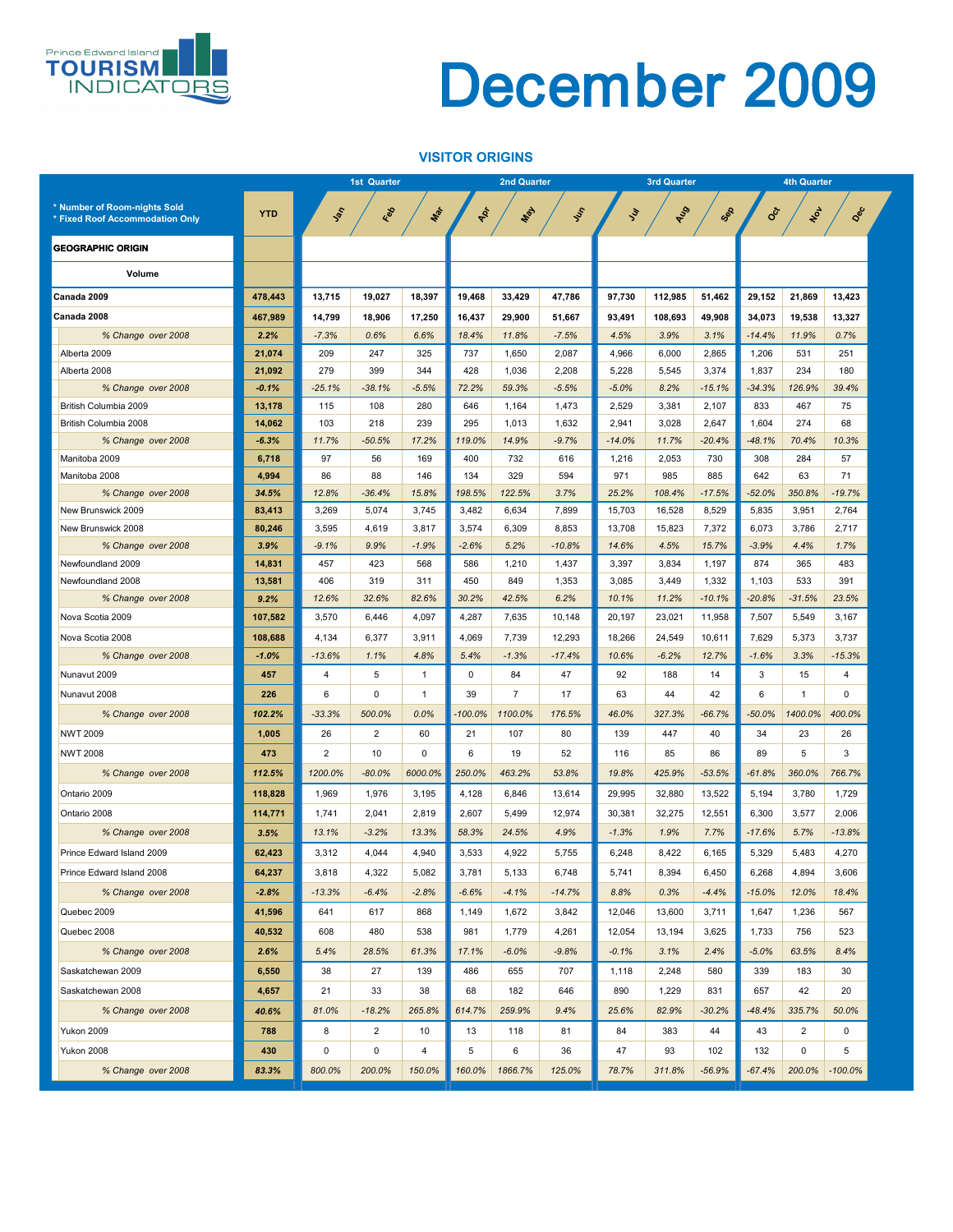#### **VISITOR ORIGINS**



|                                                                 |            |          | <b>1st Quarter</b> |          |       | <b>2nd Quarter</b> |          |               | <b>3rd Quarter</b> |          | <b>4th Quarter</b> |          |          |  |
|-----------------------------------------------------------------|------------|----------|--------------------|----------|-------|--------------------|----------|---------------|--------------------|----------|--------------------|----------|----------|--|
| * Number of Room-nights Sold<br>* Fixed Roof Accommodation Only | <b>YTD</b> | Jan      | Red                | Max      | AD+   | Max                | SSS      | $\mathcal{E}$ | RUS                | Sep      | <b>SOCT</b>        | NOL      | Dec      |  |
| <b>United States 2009</b>                                       | 48,234     | 412      | 496                | 655      | 955   | 1,824              | 6,280    | 12,228        | 13,197             | 8,067    | 2,971              | 744      | 405      |  |
| <b>United States 2008</b>                                       | 53,802     | 579      | 443                | 568      | 618   | 1,867              | 6,753    | 13,983        | 16,157             | 9,216    | 2,690              | 636      | 292      |  |
| % Change over 2008                                              | $-10.3%$   | $-28.8%$ | 12.0%              | 15.3%    | 54.5% | $-2.3%$            | $-7.0%$  | $-12.6%$      | $-18.3%$           | $-12.5%$ | 10.4%              | 17.0%    | 38.7%    |  |
| New England 2009                                                | 17,095     | 114      | 96                 | 197      | 206   | 537                | 1,890    | 4,771         | 5,397              | 2,843    | 735                | 198      | 111      |  |
| New England 2008                                                | 18,005     | 103      | 166                | 155      | 173   | 501                | 2,087    | 5,445         | 6,139              | 2,339    | 663                | 175      | 59       |  |
| % Change over 2008                                              | $-5.1%$    | 10.7%    | $-42.2%$           | 27.1%    | 19.1% | 7.2%               | $-9.4%$  | $-12.4%$      | $-12.1%$           | 21.5%    | 10.9%              | 13.1%    | 88.1%    |  |
| Mid-Atlantic 2009                                               | 7,009      | 35       | 63                 | 59       | 129   | 249                | 713      | 1,802         | 2,239              | 1,081    | 507                | 71       | 61       |  |
| Mid-Atlantic 2008                                               | 7,841      | 99       | 51                 | 46       | 80    | 211                | 855      | 1,829         | 2,935              | 1,193    | 354                | 117      | 71       |  |
| % Change over 2008                                              | $-10.6%$   | $-64.6%$ | 23.5%              | 28.3%    | 61.3% | 18.0%              | $-16.6%$ | $-1.5%$       | $-23.7%$           | $-9.4%$  | 43.2%              | $-39.3%$ | $-14.1%$ |  |
| South 2009                                                      | 12,034     | 174      | 111                | 217      | 285   | 521                | 1,699    | 2,917         | 3,122              | 1,921    | 765                | 210      | 92       |  |
| South 2008                                                      | 14,043     | 173      | 112                | 151      | 160   | 535                | 1,755    | 3,350         | 3,672              | 3,264    | 673                | 113      | 85       |  |
| % Change over 2008                                              | $-14.3%$   | 0.6%     | $-0.9%$            | 43.7%    | 78.1% | $-2.6%$            | $-3.2%$  | $-12.9%$      | $-15.0%$           | $-41.1%$ | 13.7%              | 85.8%    | 8.2%     |  |
| Midwest 2009                                                    | 6,149      | 49       | 96                 | 126      | 173   | 212                | 956      | 1,444         | 1,341              | 1,013    | 480                | 182      | 77       |  |
| Midwest 2008                                                    | 6,446      | 99       | 60                 | 94       | 90    | 264                | 994      | 1,611         | 1,644              | 1,052    | 375                | 120      | 43       |  |
| % Change over 2008                                              | $-4.6%$    | $-50.5%$ | 60.0%              | 34.0%    | 92.2% | $-19.7%$           | $-3.8%$  | $-10.4%$      | $-18.4%$           | $-3.7%$  | 28.0%              | 51.7%    | 79.1%    |  |
| <b>West 2009</b>                                                | 5,947      | 40       | 130                | 56       | 162   | 305                | 1,022    | 1,294         | 1,098              | 1,209    | 484                | 83       | 64       |  |
| <b>West 2008</b>                                                | 7,467      | 105      | 54                 | 122      | 115   | 356                | 1,062    | 1,748         | 1,767              | 1,368    | 625                | 111      | 34       |  |
| % Change over 2008                                              | $-20.4%$   | $-61.9%$ | 140.7%             | $-54.1%$ | 40.9% | $-14.3%$           | $-3.8%$  | $-26.0%$      | $-37.9%$           | $-11.6%$ | $-22.6%$           | $-25.2%$ | 88.2%    |  |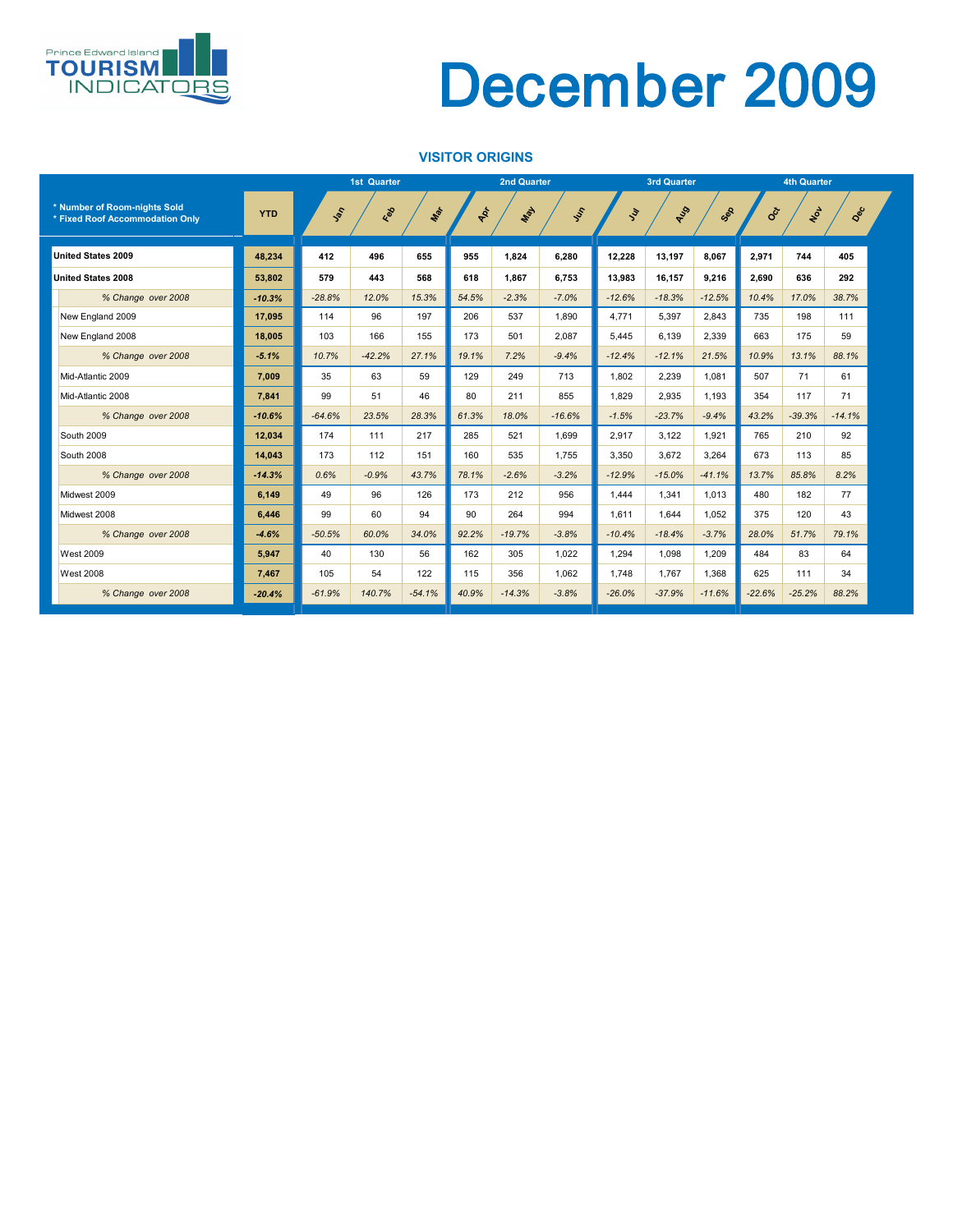#### **VISITOR ORIGINS**



|                                 |            |                 | <b>1st Quarter</b> |                |                 | <b>2nd Quarter</b> |          |               | <b>3rd Quarter</b> |          | <b>4th Quarter</b> |                 |                 |  |
|---------------------------------|------------|-----------------|--------------------|----------------|-----------------|--------------------|----------|---------------|--------------------|----------|--------------------|-----------------|-----------------|--|
| * Number of Room-nights Sold    |            |                 |                    |                |                 |                    |          |               |                    |          |                    |                 |                 |  |
| * Fixed Roof Accommodation Only | <b>YTD</b> | John            | Red                | Max            | PRI             | <b>May</b>         | Iss      | $\mathcal{L}$ | AUS                | Sep      | <b>SOLT</b>        | NOL             | Dec             |  |
|                                 |            |                 |                    |                |                 |                    |          |               |                    |          |                    |                 |                 |  |
| <b>International 2009</b>       | 20,394     | 174             | 181                | 176            | 915             | 3,039              | 2,727    | 3,260         | 4,309              | 3,408    | 1,542              | 423             | 240             |  |
| <b>International 2008</b>       | 34,940     | 226             | 245                | 357            | 531             | 2,392              | 5,358    | 9,345         | 10,170             | 4,119    | 1,685              | 289             | 223             |  |
| % Change over 2008              | $-41.6%$   | $-23.0%$        | $-26.1%$           | $-50.7%$       | 72.3%           | 27.0%              | $-49.1%$ | $-65.1%$      | $-57.6%$           | $-17.3%$ | $-8.5%$            | 46.4%           | 7.6%            |  |
| Australia 2009                  | 1,064      | 14              | $5\overline{)}$    | 13             | 20              | 77                 | 162      | 188           | 147                | 267      | 133                | 21              | 17              |  |
| Australia 2008                  | 1,211      | 15              | 8                  | 5              | 19              | 109                | 175      | 242           | 190                | 241      | 155                | 10              | 42              |  |
| % Change over 2008              | $-12.1%$   | $-6.7%$         | $-37.5%$           | 160.0%         | 5.3%            | $-29.4%$           | $-7.4%$  | $-22.3%$      | $-22.6%$           | 10.8%    | $-14.2%$           | 110.0%          | $-59.5%$        |  |
| China 2009                      | 1,341      | 25              | 60                 | 41             | 116             | 127                | 85       | 175           | 490                | 65       | 70                 | 45              | 42              |  |
| China 2008                      | 1,911      | 72              | 84                 | 109            | 128             | 115                | 152      | 347           | 316                | 365      | 104                | 85              | 34              |  |
| % Change over 2008              | $-29.8%$   | $-65.3%$        | $-28.6%$           | $-62.4%$       | $-9.4%$         | 10.4%              | $-44.1%$ | $-49.6%$      | 55.1%              | $-82.2%$ | $-32.7%$           | $-47.1%$        | 23.5%           |  |
| England 2009                    | 2,575      | 10              | 31                 | 33             | 44              | 141                | 355      | 429           | 823                | 425      | 212                | 39              | 33              |  |
| England 2008                    | 3,058      | 74              | 24                 | 12             | 62              | 205                | 494      | 487           | 824                | 599      | 173                | 54              | 50              |  |
| % Change over 2008              | $-15.8%$   | $-86.5%$        | 29.2%              | 175.0%         | $-29.0%$        | $-31.2%$           | $-28.1%$ | $-11.9%$      | $-0.1%$            | $-29.0%$ | 22.5%              | $-27.8%$        | $-34.0%$        |  |
| France 2009                     | 652        | $5\phantom{.0}$ | 6                  | 4              | 26              | 23                 | 64       | 169           | 154                | 163      | 37                 | $\mathbf 0$     | 1               |  |
| France 2008                     | 572        | 3               | 18                 |                | 5               | 24                 | 62       | 146           | 176                | 107      | 25                 | 5               | $\Omega$        |  |
| % Change over 2008              | 14.0%      | 66.7%           | $-66.7%$           | 300.0%         | 420.0%          | $-4.2%$            | 3.2%     | 15.8%         | $-12.5%$           | 52.3%    | 48.0%              | $-100.0\%$      | 100.0%          |  |
| Germany 2009                    | 2,362      | 13              | 18                 | 25             | 21              | 54                 | 353      | 431           | 488                | 591      | 305                | 43              | 20              |  |
| Germany 2008                    | 2,822      | 14              | 3                  | 45             | 43              | 178                | 415      | 659           | 667                | 568      | 203                | $6\phantom{1}$  | 21              |  |
|                                 | $-16.3%$   | $-7.1%$         | 500.0%             | $-44.4%$       | $-51.2%$        | $-69.7%$           | $-14.9%$ | $-34.6%$      | $-26.8%$           | 4.0%     | 50.2%              | 616.7%          | $-4.8%$         |  |
| % Change over 2008              |            |                 |                    |                |                 |                    |          |               |                    |          |                    |                 | $\overline{7}$  |  |
| Ireland 2009                    | 248        | 6               | $\overline{0}$     | 8              | $\overline{2}$  | 10                 | 24       | 35            | 40                 | 48       | 63                 | $5\phantom{.0}$ |                 |  |
| Ireland 2008                    | 432        | 17              | 4                  | 7              | 3               | 29                 | 78       | 106           | 75                 | 94       | 19                 | $\overline{0}$  | $\mathbf 0$     |  |
| % Change over 2008              | $-42.6%$   | $-64.7%$        | $-100.0\%$         | 14.3%          | $-33.3%$        | $-65.5%$           | $-69.2%$ | $-67.0%$      | $-46.7%$           | $-48.9%$ | 231.6%             | 500.0%          | 700.0%          |  |
| Japan 2009                      | 2,568      | 10              | 11                 | 9              | 79              | 136                | 517      | 472           | 532                | 463      | 315                | 19              | $5\phantom{.0}$ |  |
| Japan 2008                      | 5,873      | 5               | 41                 | 25             | 89              | 188                | 946      | 1,257         | 1,597              | 1,206    | 457                | 38              | 24              |  |
| % Change over 2008              | $-56.3%$   | 100.0%          | $-73.2%$           | $-64.0%$       | $-11.2%$        | $-27.7%$           | $-45.3%$ | $-62.5%$      | $-66.7%$           | $-61.6%$ | $-31.1%$           | $-50.0%$        | $-79.2%$        |  |
| Netherlands 2009                | 519        | 28              | 4                  | 11             | 30              | 33                 | 74       | 114           | 63                 | 98       | 45                 | 10              | 9               |  |
| Netherlands 2008                | 552        | 12              | 4                  | $\overline{0}$ | 25              | 15                 | 69       | 170           | 105                | 101      | 38                 | 12              |                 |  |
| % Change over 2008              | $-6.0%$    | 133.3%          | 0.0%               | 1100.0%        | 20.0%           | 120.0%             | 7.2%     | $-32.9%$      | $-40.0%$           | $-3.0%$  | 18.4%              | $-16.7%$        | 800.0%          |  |
| Scotland 2009                   | 315        | $\mathbf 0$     | $\mathbf{3}$       | 4              | 5               | 42                 | 51       | 90            | 42                 | 39       | 33                 |                 | 5               |  |
| Scotland 2008                   | 425        | $\mathbf 0$     | 11                 | 0              | 10              | 33                 | 68       | 129           | 75                 | 92       | $\overline{7}$     | $\mathbf 0$     | $\mathbf 0$     |  |
| % Change over 2008              | $-25.9%$   | 0.0%            | $-72.7%$           | 400.0%         | $-50.0%$        | 27.3%              | $-25.0%$ | $-30.2%$      | $-44.0%$           | $-57.6%$ | 371.4%             | 100.0%          | 500.0%          |  |
| Switzerland 2009                | 596        | $\mathbf 0$     | $\overline{2}$     | 3              | $\overline{0}$  | 10                 | 74       | 133           | 182                | 126      | 31                 | 29              | 6               |  |
| Switzerland 2008                | 572        | $\pmb{0}$       | $\mathbf 0$        | 12             | $5\phantom{.0}$ | 31                 | 56       | 175           | 111                | 132      | 45                 | $\mathbf{1}$    | 4               |  |
| % Change over 2008              | 4.2%       | $0.0\%$         | 200.0%             | $-75.0%$       | $-100.0\%$      | $-67.7%$           | 32.1%    | $-24.0%$      | 64.0%              | $-4.5%$  | $-31.1%$           | 2800.0%         | 50.0%           |  |
| Other 2009                      | 8,154      | 63              | 41                 | 25             | 572             | 2,386              | 968      | 1,024         | 1,348              | 1,123    | 298                | 211             | 95              |  |
| Other 2008                      | 17,512     | 14              | 48                 | 141            | 142             | 1,465              | 2,843    | 5,627         | 6,034              | 614      | 459                | 78              | 47              |  |
| % Change over 2008              | $-53.4%$   | 350.0%          | $-14.6%$           | $-82.3%$       | 302.8%          | 62.9%              | $-66.0%$ | $-81.8%$      | $-77.7%$           | 82.9%    | $-35.1%$           | 170.5%          | 102.1%          |  |
| Motorcoach 2009                 | 17,323     | $\mathbf 0$     | $\mathbf 0$        | $\mathbf 0$    | 32              | 434                | 2,370    | 3,916         | 3,762              | 5,313    | 1,496              | $\mathbf 0$     | $\overline{0}$  |  |
| Motorcoach 2008                 | 28,594     | 25              | 29                 | 17             | 49              | 682                | 4,055    | 6,039         | 6,210              | 8,302    | 3,186              | $\mathbf 0$     | $\mathbf 0$     |  |
| % Change over 2008              | $-39.4%$   | $-100.0\%$      | $-100.0\%$         | $-100.0\%$     | $-34.7%$        | $-36.4%$           | $-41.6%$ | $-35.2%$      | $-39.4%$           | $-36.0%$ | $-53.0%$           | $0.0\%$         | 0.0%            |  |
| <b>ORIGIN BREAKDOWN</b>         |            |                 |                    |                |                 |                    |          |               |                    |          |                    |                 |                 |  |
| <b>Canada</b>                   | 87.5%      | 95.9%           | 96.6%              | 95.7%          | 91.2%           | 87.3%              | 84.1%    | 86.3%         | 86.6%              | 81.8%    | 86.6%              | 94.9%           | 95.4%           |  |
| <b>United States</b>            | 8.8%       | 2.9%            | 2.5%               | 3.4%           | 4.5%            | 4.8%               | 11.1%    | 10.8%         | 10.1%              | 12.8%    | 8.8%               | 3.2%            | 2.9%            |  |
| International                   | 3.7%       | 1.2%            | 0.9%               | 0.9%           | 4.3%            | 7.9%               | 4.8%     | 2.9%          | 3.3%               | 5.4%     | 4.6%               | 1.8%            | 1.7%            |  |
|                                 |            |                 |                    |                |                 |                    |          |               |                    |          |                    |                 |                 |  |